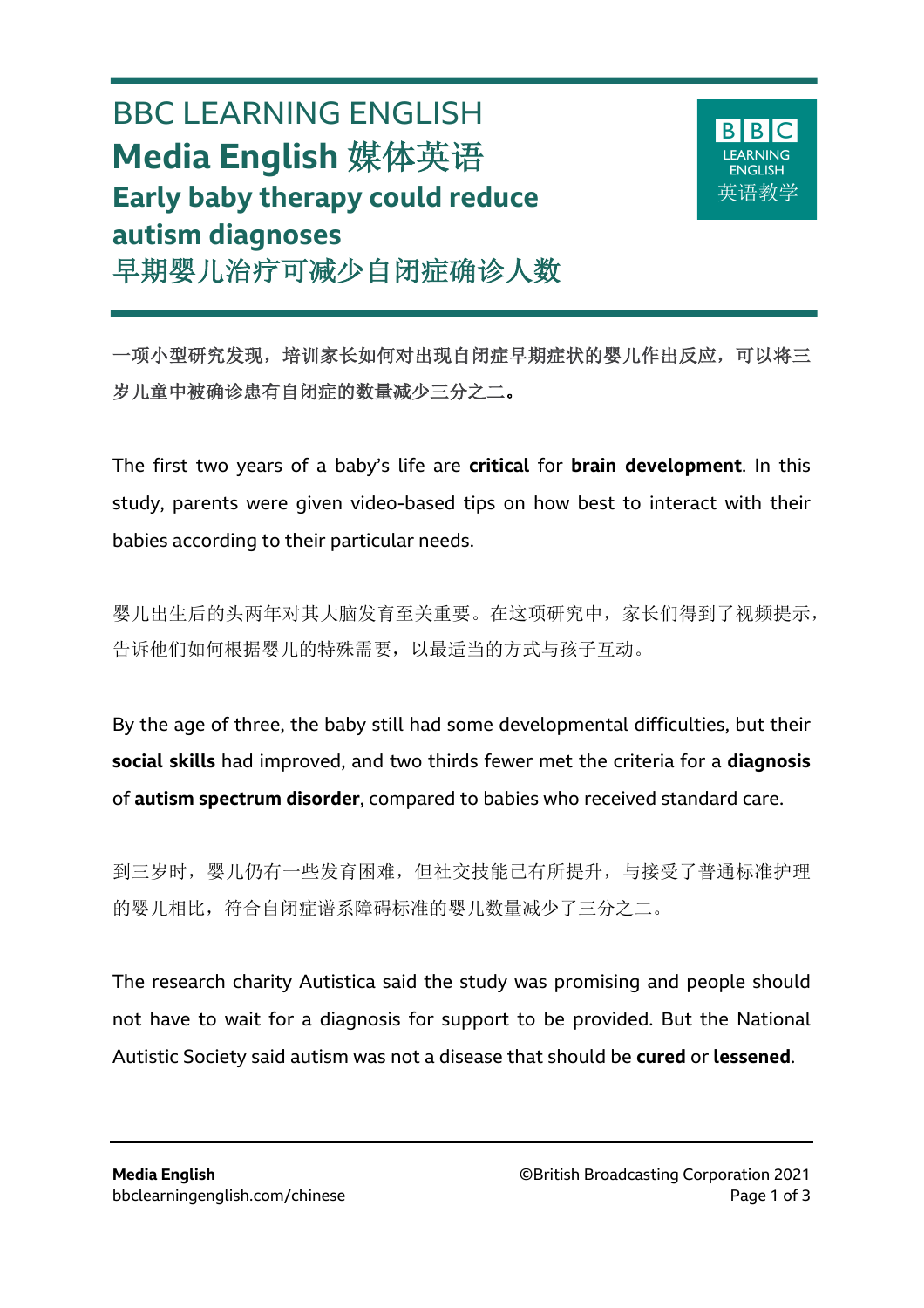慈善研究机构 Autistica 表示,这项研究大有前景,人们不应只能在等到确诊后才有 机会获得帮助。但英国国家自闭症协会指出,自闭症并非一种需要被治愈或缓解的疾 病。

The research team says longer term studies on more babies using the technique are now needed.

这支研究团队认为,现在需要进行更长期的研究,观察更多接受该护理方法的婴儿。

### **1.** 词汇表

| critical                 | 至关重要    |
|--------------------------|---------|
| brain development        | 大脑发育    |
| social skills            | 社交技能    |
| diagnosis                | 诊断      |
| autism spectrum disorder | 自闭症谱系障碍 |
| cured                    | 被治愈     |
| lessened                 | 减轻,缓解   |

### **2.** 阅读理解:请在读完上文后,回答下列问题。(答案见下页)

1. How were parents given advice on how to interact with their babies?

2. What had improved in the babies by the time they were three years old?

3. True or false? *The charity Austica says autistic babies should get support once a diagnosis is given.*

4. According to the report, what part of a baby's life is critical for brain development?